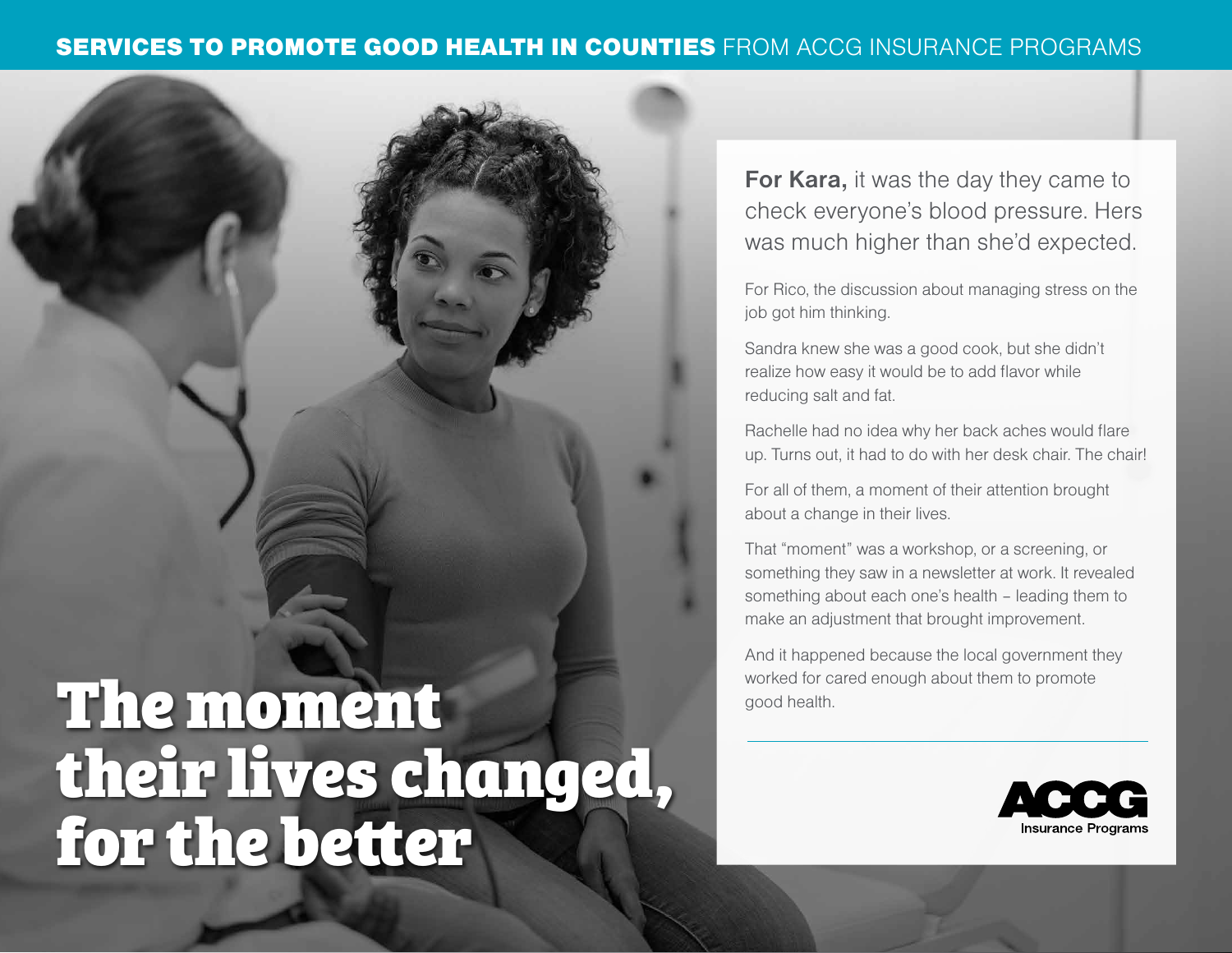### What does better health look like in your workplace?

Fewer days out sick, sharper focus, happier dispositions … these are the signs of healthy people in a healthy workplace.

This is what we help you achieve. We're the team at Local Government Risk Management Services (LGRMS).

A partnership between ACCG and Georgia Municipal Association, LGRMS provides leaders, managers and employees of local governments with a robust portfolio of services to promote good health and wellness.



Here's what we offer:

**Designated field representatives.** Your single point of contact for all of the ways we help you promote good health.

**Grants to support your programs.** Your plans to promote health and well-being in the workplace can qualify for funding assistance.

**Analysis and planning.** Starting with an audit of your workplace health, then continuing through an improvement plan, wellness guidelines and onsite activities.

**Training.** In-person and online sessions with your team (see the next page for topics we cover). Includes the annual "Health Promotion Champion" training series.

**Communications.** A wealth of good health knowledge, provided through literature, online resources, poster campaigns and more.

**Fairs and screenings.** Held at your workplace, giving your employees quick access to information and consultations with professionals.

#### Who's eligible

If your local government has health insurance and/or life insurance benefits provided through ACCG Insurance Programs or GMA, you qualify for all of the services described here.

And: If your workers' comp or property and liability coverage is provided by ACCG Insurance Programs (or by GMA), you can take advantage of our many risk management services. See our companion piece, *The Terrible Thing That Never Happened*.